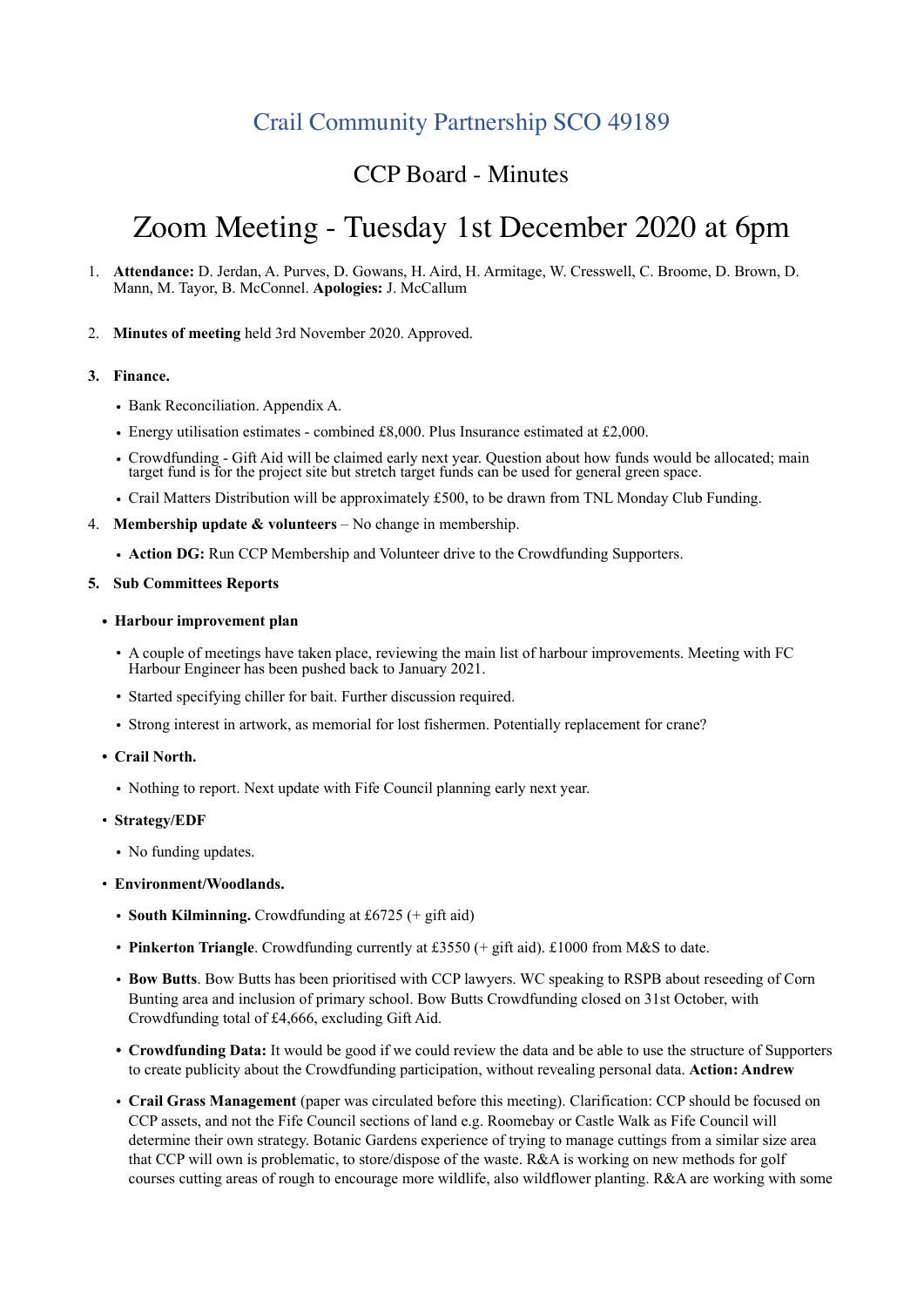golf courses to try new methods. It may be best for CCP to own equipment rather than be dependent on the provision of equipment, or services, by others. Especially not depending on Fife Council.

- We need to be seen to be starting work on the CAT areas to show progress to our Crowdfunder Supporters.
	- **Volunteers: Action WC,** to determine the response for those willing to offer time especially identifying volunteers from different generations to those that currently support projects like Denburn.
	- Next Update for Grass Management to be scheduled for February meeting.
- **Victoria Gardens.** 17 Volunteers have come forward to support Victoria Gardens, for planting and care, not bringing plants on. Working with Fife Council to see if Common Good Funds can be made available on a recurring basis. Chair requesting that this sub-committee comes under CCP's wind to help with funding raising through a charity and for insurance. Board agreed to this.

## 6. **Community Assets**

- **Community Hall** No news on the CAT process at this point. Need to accept the SLF offer, requesting support from the Board. Board agree to this.
	- HR Advisor available to the board, Leslie Bawden.
	- CCH Sub-committee meeting Mom in Appendix B.
	- Kitchen proposal being modified, to separately identify volunteer work as Funders will not fund resources for this type of work.
	- Fife Council have submitted plans for renovation work, with planning permission not approved yet.
	- Start a Hall Users Forum (Zoom) in January. **Action DG**.
- Next asset transfers Denburn and CCH Car Park
- **Crail Town Hall** Facebook petition was raised to get the community to object to Crail Museum taking over the Town Hall, this was based on Fake News. DG wrote to Chair of Crail Town Hall Management to explain that CCP will not be competing for the lease in 2021, Crail Museum is not pursuing Community Asset Transfer of the Town Hall, but is going to consider long term options which may include the Town Hall.

## **7. Business and Tourism**

• **Crail Food Trail** - Draft in early 2021, and publication in March.

## 8. **Website/Publicity**

• Some progress being made with businesses signing up. **Action; HA/DG** 

## **9. AOCB**

• **Oustanding Action:** Correlate Members List with Volunteers List,, to make sure we are sending updates to both. HA/DG

Next meeting Tuesday 5th January 2021 at 6pm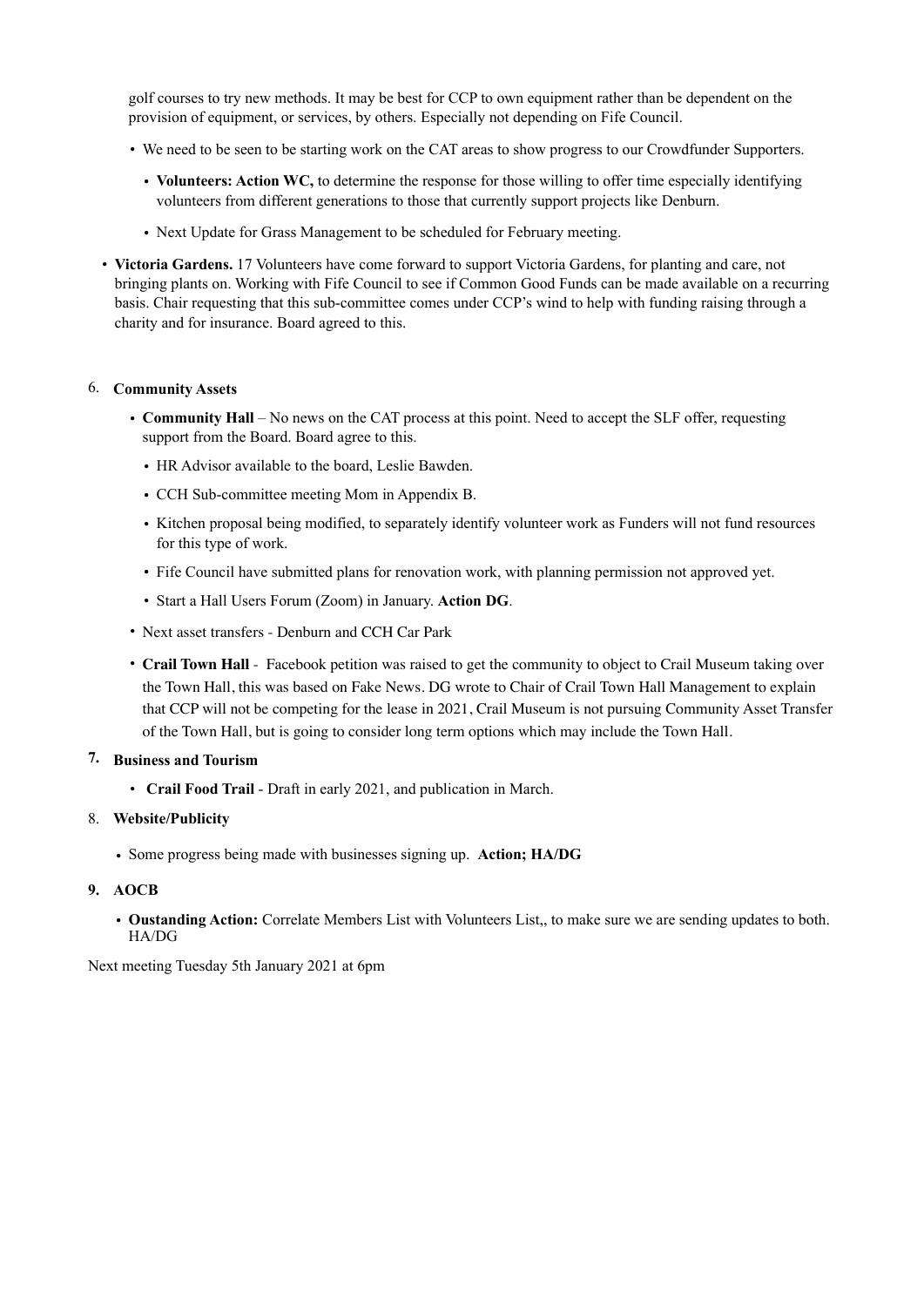## Appendix A. CRAIL COMMUNITY PARTNERSHIP

RBS RECONCILIATION AS AT …………… 26th November 2020

| FIGURES FROM BANK STATEMENT                                                      |             |        |                          |
|----------------------------------------------------------------------------------|-------------|--------|--------------------------|
| Balance as at 26 <sup>th</sup> November 2020                                     | £ 21,387.12 |        |                          |
| ADD: To be lodged                                                                |             | £      | 50.00                    |
| DEDUCT: Non presented cheques and D/D                                            |             | £      | NIL.                     |
|                                                                                  | Sub         |        | £ 21,437.12 $*$          |
| Restricted Funds (see below*)                                                    | £14,960.40  |        |                          |
| Crail Info                                                                       |             | £.     | 625.00                   |
| Net Bank Position                                                                |             |        | £ 5,851.72               |
| Crail Common Good Fund – Approved<br>Drawn to date<br>Possible further draw down |             | f. NIL | £23,520.00<br>£23,520.00 |

• Includes £2,152.40 remaining from Crail Food Festival £3,000.00 to meet costs of survey and design plans in respect of the Community Hall and private donation of £3,000 towards kitchen. Grant of £670 from Fife Council now transferred to Wee Crailers. Includes £490 (net) grant to Monday Meetings (Monday Club) from Fife Council Includes £3,300.00 grant from Awards for All (National Lottery for use by Monday Meetings only. Includes crowd funding Bow Butts  $£4,963.00$ <br>South Kilminning  $£1,055.00$ South Kilminning Scottish Land Fund Grant  $\begin{array}{r} \text{\textsterling}8,424.00 \\ \text{\textsterling}8,424.00 \end{array}$ Drawn to date

Prepared by Andrew Purves 27th November 2020